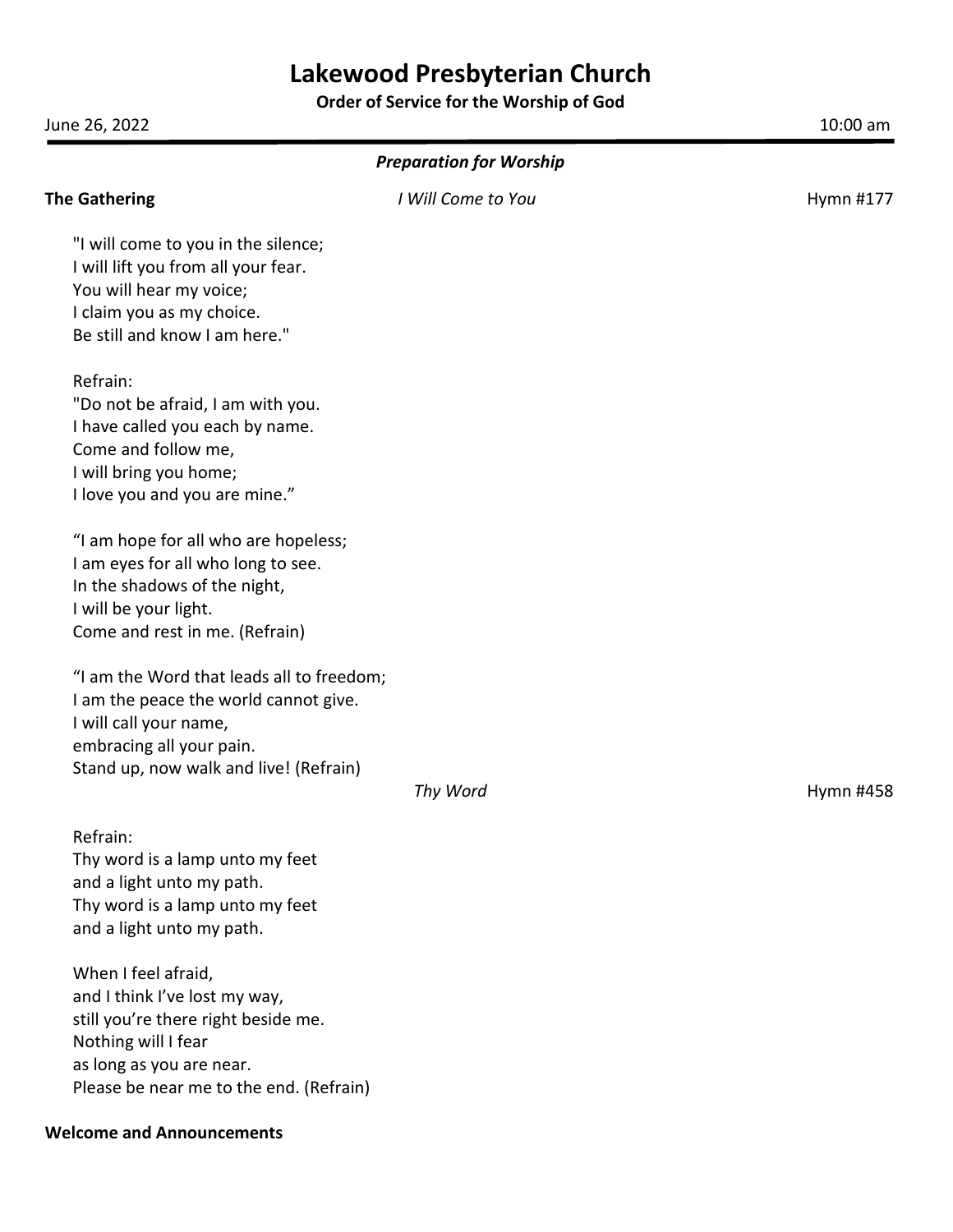# **\*Call to Worship**

Leader: We gather to worship our God of wonder, **People: And we gather to meditate on God's works and mighty deeds.** Leader: Our God who is great and mighty, **People: With arms stretched out, All: Welcomes us into the fold.**

**\*Hymn of Praise** *What a Fellowship* Hymn #837

What a fellowship, what a joy divine, leaning on the everlasting arms; what a blessedness, what a peace is mine, leaning on the everlasting arms.

Refrain:

Leaning, leaning, safe and secure from all alarms; leaning, leaning, leaning on the everlasting arms.

O how sweet to walk in this pilgrim way, leaning on the everlasting arms; O how bright the path grows from day to day, leaning on the everlasting arms. (Refrain)

What have I to dread, what have I to fear, leaning on the everlasting arms? I have blessed peace with my Lord so near, leaning on the everlasting arms. (Refrain)

# **\*Unison Prayer of Confession**

God of Salvation, we seek refuge in all the wrong places. We place our confidence in taking things from others, instead of delighting in what we receive from you. We set our hopes on fame and worldly possessions, instead of relying on your grace and steadfast love. Almighty Deliverer, rescue us from our delusions. Save us from our foolish choices and guide us in the better way. Amen.

XXXXXXX

#### **\*Assurance of Pardon**

# **\*Gloria Patri**

Glory be to the Father, and to the Son, And to the Holy Ghost; As it was in the beginning, is now, and ever shall be, World without end. Amen, amen.

# **The Children's Time and Sue Laster and Sue Laster and Sue Laster and Sue Laster and Sue Laster and Sue Laster**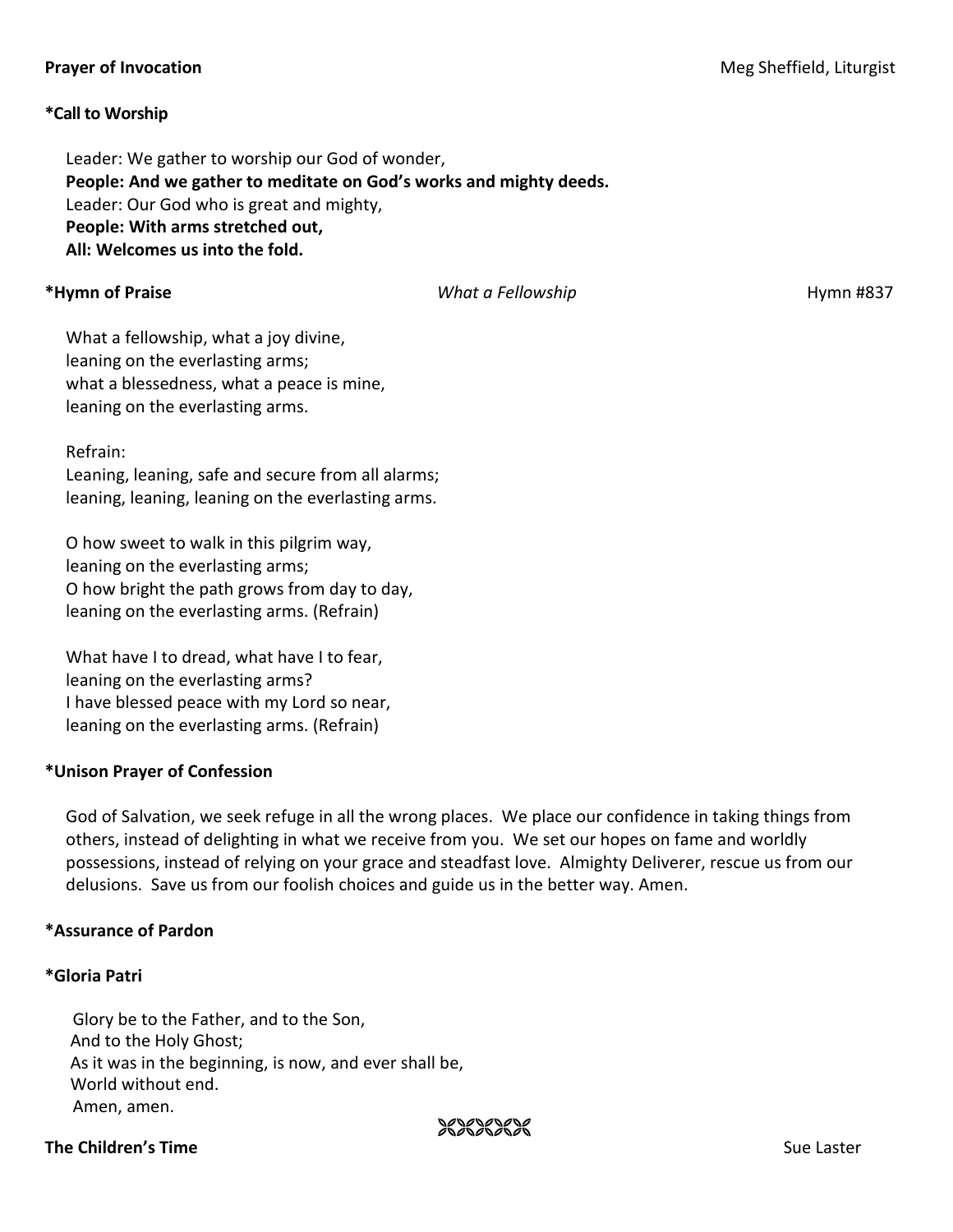# *The Act of Offering*

# **Offertory**

# **\*Doxology**

Praise God from whom all blessings flow Praise him all creatures here below Praise him above, ye heavenly hosts Praise Father, Son, and Holy Ghost

#### **\*Prayer of Dedication**

#### **Hymn of Preparation** *Be Thou Vision* **<b>***Be Thou Vision Hymn #450*

(vs. 1)

Be thou my vision, O Lord of my heart; naught be all else to me, save that thou art; thou my best thought, by day or by night, waking or sleeping, thy presence my light.

*The Word of God Proclaimed* **Scripture** Genesis 45:1-15 Psalm 66:1-5 **VBS Drama Sermon Prayers of the People and the Lord's Prayer \*Hymn of Commitment** *Will you Come and Follow Me* Hymn #726  $(vs. 1, 4, 8, 5)$ "Will you come and follow me if I but call your name? Will you go where you don't know and never be the same? Will you let my love be shown; will you let my name be known; will you let my life be grown in you and you in me?" "Will you love the 'you' you hide if I but call your name? Will you quell the fear inside and never be the same? Will you use the faith you've found to reshape the world around, through my sight and touch and sound in you and you in me?" Lord, your summons echoes true when you but call my name. Let me turn and follow you and never be the same. In your company I'll go where your love and footsteps show. Thus I'll move and live and grow in you and you in me.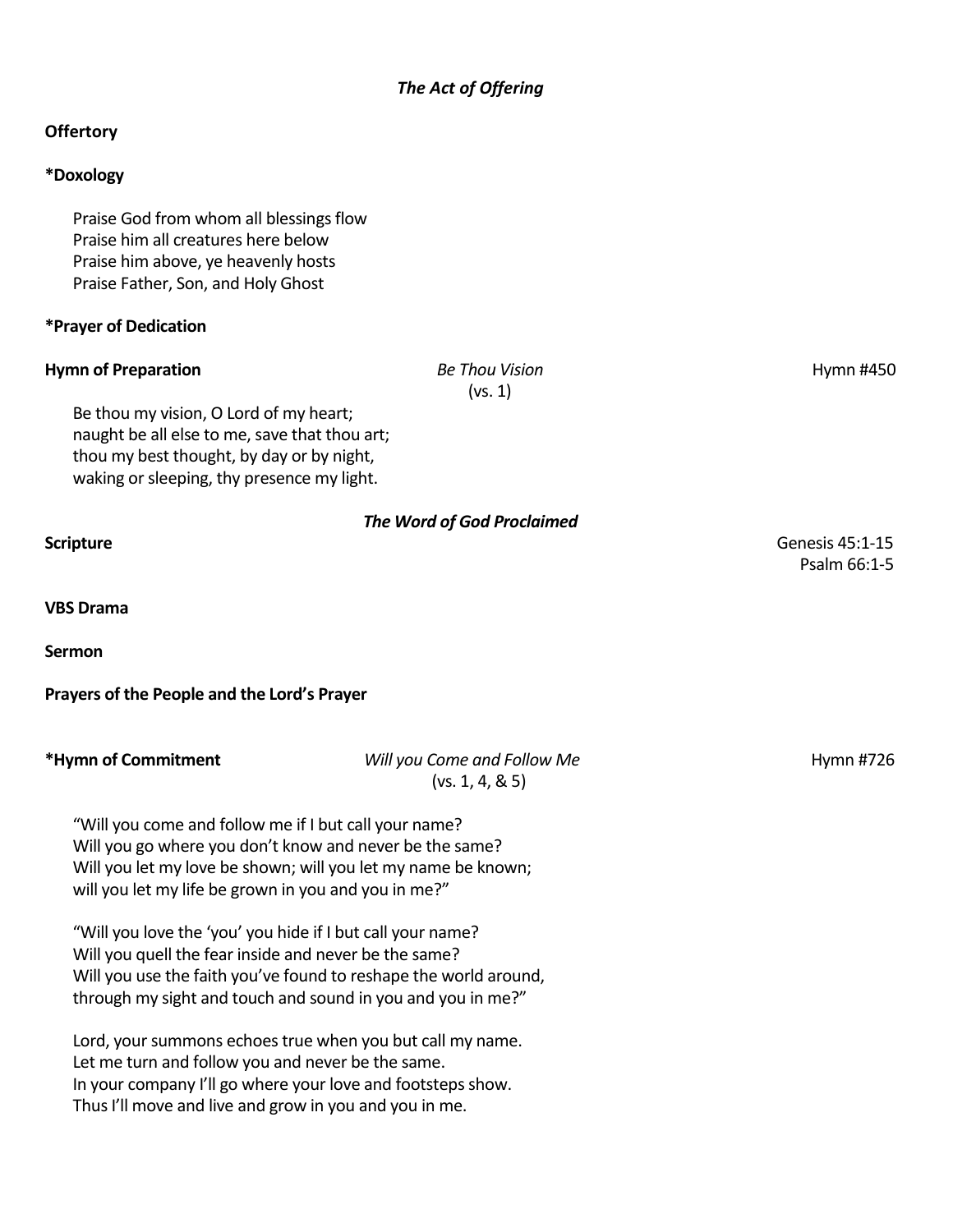# **\*Benediction**

**\*Postlude** *Festive March* David Lasky

# **\*Indicates Congregation Standing**

| <b>Duty Elders for June:</b>                                                                                  | Catie Wallace<br>Chuck Atkins<br>Stan Pilinski |  |
|---------------------------------------------------------------------------------------------------------------|------------------------------------------------|--|
| Liturgist:                                                                                                    |                                                |  |
| <b>Senior Pastor:</b>                                                                                         | Rev. Joy Laughridge                            |  |
| Director of Youth & Christian Education:                                                                      | <b>Brian Mitchell</b>                          |  |
| <b>Director of Music:</b>                                                                                     | <b>Tony Testino</b>                            |  |
| <b>Parish Associate:</b>                                                                                      | Vickie Bossuot                                 |  |
| The Floral Arrangement in the Chancel this morning is given by Jim<br>& Gina Coarsey in memory of loved ones. |                                                |  |